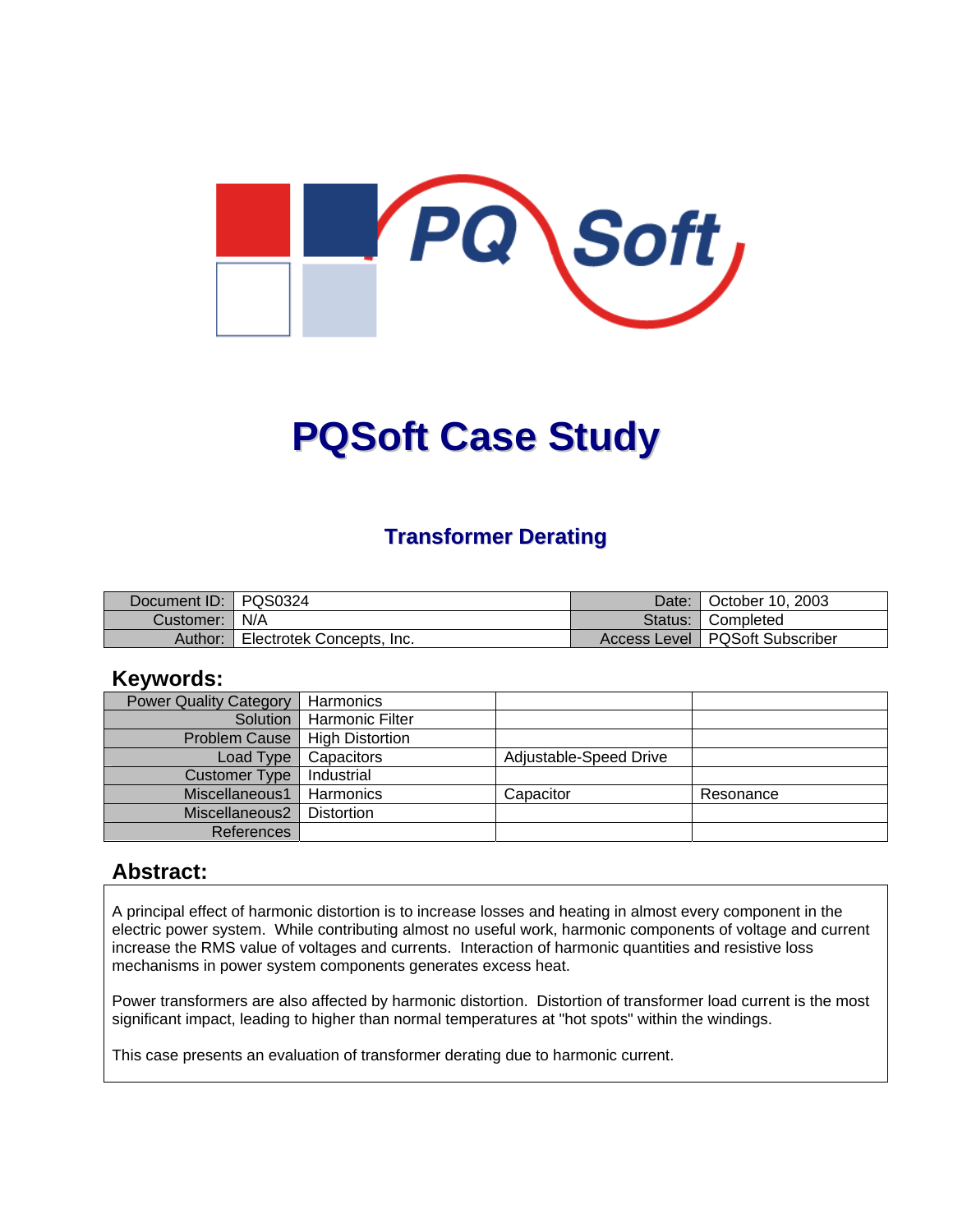# <span id="page-1-0"></span>**TABLE OF CONTENTS**

## **LIST OF FIGURES**

# **LIST OF TABLES**

# **RELATED STANDARDS**

ANSI/IEEE Standard C57.110 UL Standards 1561 & 1562

## **GLOSSARY AND ACRONYMS**

| ASD        | Adjustable-Speed Drive           |
|------------|----------------------------------|
| СF         | <b>Crest Factor</b>              |
| DPF        | <b>Displacement Power Factor</b> |
| РF         | Power Factor                     |
| <b>PWM</b> | <b>Pulse Width Modulation</b>    |
| THD        | <b>Total Harmonic Distortion</b> |
| TPF.       | <b>True Power Factor</b>         |
|            |                                  |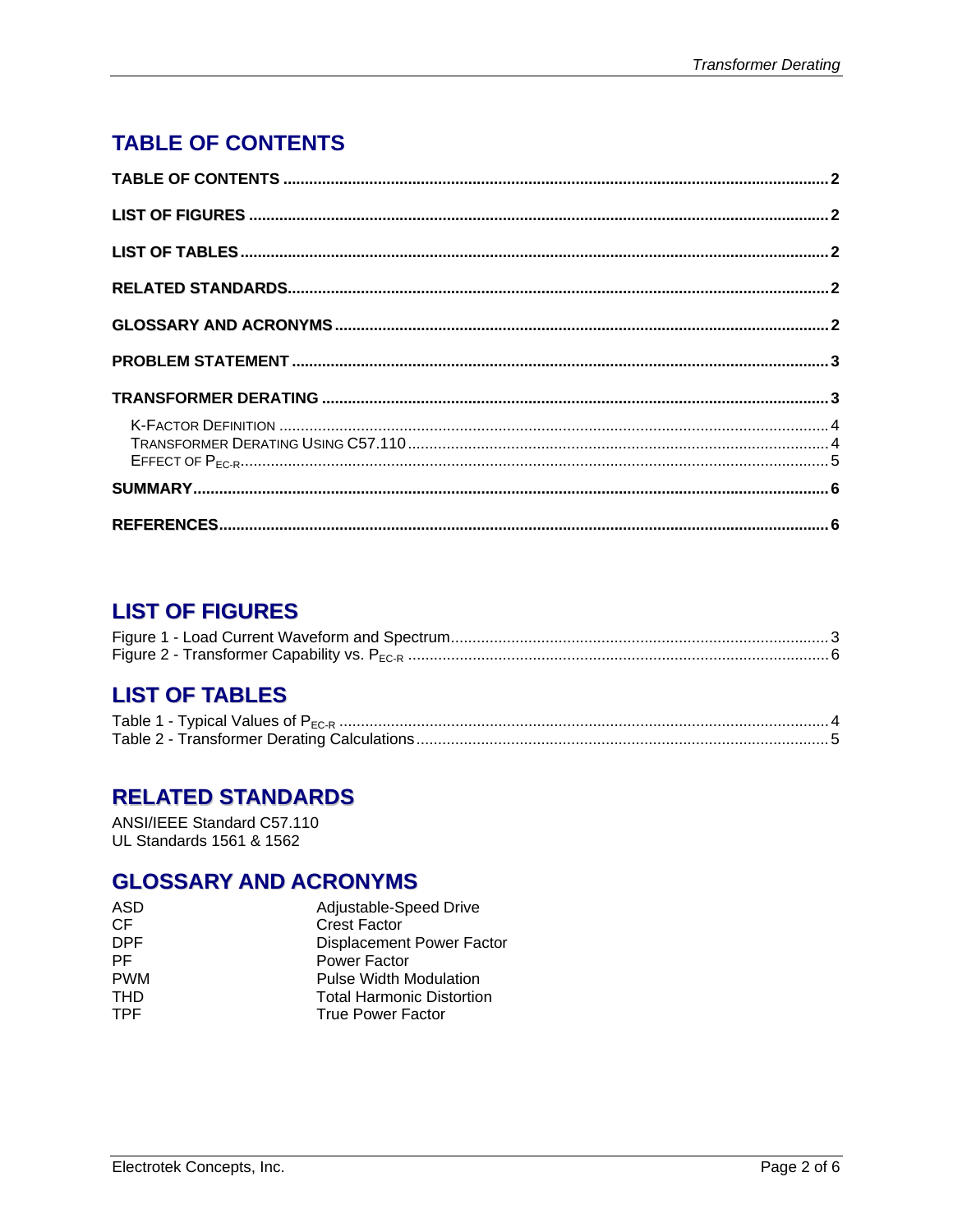# <span id="page-2-0"></span>**PROBLEM STATEMENT**

120 Volt, 75 kVA Transformer supplying computer workstations was running very hot at an office building. A check of the load current that the transformer was supplying showed that the amperage level was below the transformer rating. A spectrum analyzer was used to record the following waveform [\(Figure 1\)](#page-2-1).

<span id="page-2-1"></span>

**Figure 1 - Load Current Waveform and Spectrum** 

## **TRANSFORMER DERATING**

A principal effect of harmonic distortion is to increase losses and heating in almost every component in the electric power system. While contributing almost no useful work, harmonic components of voltage and current increase the RMS value of voltages and currents. Interaction of harmonic quantities and resistive loss mechanisms in power system components generates excess heat. Some losses are actually sensitive to frequency, so that the power loss per ampere of harmonic current is actually greater than that for fundamental frequency currents.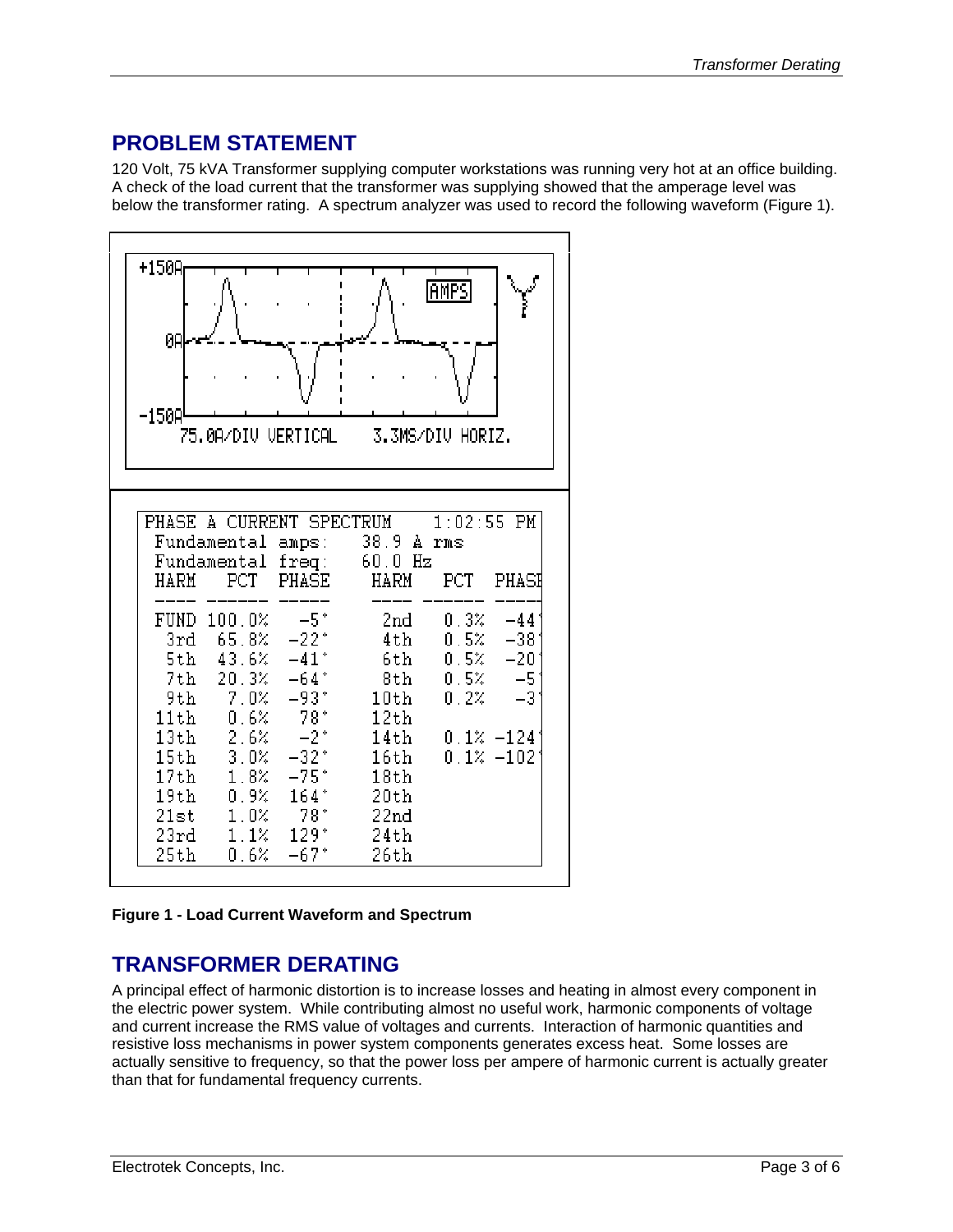<span id="page-3-0"></span>Power transformers are also affected by harmonic distortion. Distortion of transformer load current is the most significant impact, leading to higher than normal temperatures at "hot spots" within the windings. If harmonic distortion of the load current is high, transformers must be derated to account for the increased heating effect of the distorted current. Guidelines for transformer derating are detailed in ANSI/IEEE Standard C57.110.

#### *K-Factor Definition*

K-Factor is defined in UL Standards 1561 (low voltage) and 1562 (medium voltage) as:

$$
K = \frac{\sum I_n^2 h^2}{\sum I_n^2}
$$
  
where:  
h  
momentum *harmonic number*

Ih ............................................................harmonic current (amps)

#### *Transformer Derating Using C57.110*

ANSI/IEEE Standard C57.110 applies to general-purpose transformers that are subjected to a load current with a total harmonic distortion greater than 5%. The object of the standard is to determine the value of nonlinear current which results in transformer heating equal to that produced when the transformers is supplying rated linear load. Transformer derating can be determined using:

$$
\sqrt{\sum l_{h}^{2}} = \sqrt{\frac{1 + P_{EC-R}}{1 + KP_{EC-R}}}
$$
\n(2)

where:

P<sub>EC-R</sub> ..........Eddy current loss at hot spot under rated conditions

Transformer derating depends upon the per-unit rated eddy current loss factor at the hot spot (PEC-R). This factor can be determined by:

- 1. Obtaining the factor from the transformer designer
- 2. Using transformer test data and the procedure in C57.110
- 3. Typical values based on transformer type and size

| . .         |                      |           |             |  |
|-------------|----------------------|-----------|-------------|--|
| <b>Type</b> | <b>MVA</b>           | kV        | $%P_{EC-R}$ |  |
| Dry         | $\leq$ 1             |           | $3 - 8$     |  |
|             | $\geq 1.5$           | 5 kV HV   | 12-120      |  |
|             | $≤ 1.5$              | 15 kV HV  | $9 - 15$    |  |
| Oil Filled  | $\leq 2.5$           | 480 V LV* | 1           |  |
|             | $\geq$ 2.5, $\leq$ 5 |           | $1 - 5$     |  |
|             | > 5                  |           | $9 - 15$    |  |

#### **Table 1 - Typical Values of P<sub>EC-R</sub>**

Reference: "Adjustable-Speed Drive and Power Rectifier Harmonics. Their effects on Power System Components", D.E. Rice, IEEE No. PCIC-84-52 /

\*Applies to any transformer with LV sheet type winding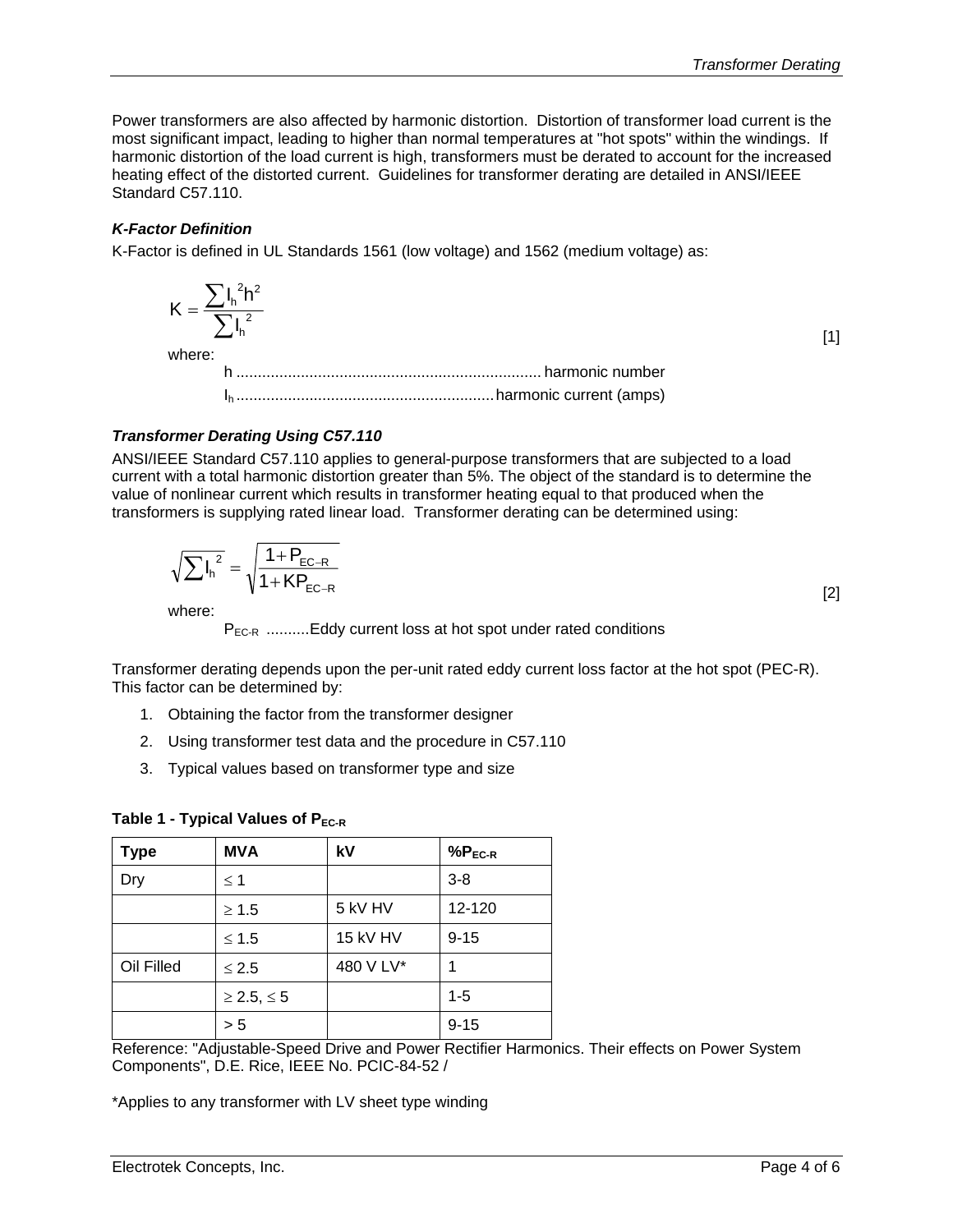<span id="page-4-0"></span>[Table 2](#page-4-1) summarizes the calculations required to determine the transformer derating and K-Factor for the load waveform illustrated in [Figure 1.](#page-2-1)

| h  | $\mathbf{I}_{\mathbf{h}}$ | $\mathbf{I}_{\mathbf{h}}$ (pu) | ${\bf I}_{\bf h}^2$ | $I_h^2 h^2$ |
|----|---------------------------|--------------------------------|---------------------|-------------|
| 1  | 100.0                     | 1.000                          | 1.0000              | 1.000       |
| 3  | 65.8                      | 0.658                          | 0.4330              | 3.897       |
| 5  | 43.6                      | 0.436                          | 0.1901              | 4.752       |
| 7  | 20.3                      | 0.203                          | 0.0412              | 2.019       |
| 9  | 7.0                       | 0.070                          | 0.0049              | 0.397       |
| 11 | 0.6                       | 0.006                          | 0.0000              | 0.004       |
| 13 | 2.6                       | 0.026                          | 0.0007              | 0.114       |
| 15 | 3.0                       | 0.030                          | 0.0009              | 0.203       |
| 17 | 1.8                       | 0.018                          | 0.0003              | 0.094       |
| 19 | 0.9                       | 0.009                          | 0.0001              | 0.029       |
| 21 | 1.0                       | 0.010                          | 0.0001              | 0.044       |
| 23 | 1.1                       | 0.011                          | 0.0001              | 0.064       |
| 25 | 0.6                       | 0.006                          | 0.0000              | Q 023       |
|    |                           |                                | 1.6714              | 12.640      |

<span id="page-4-1"></span>**Table 2 - Transformer Derating Calculations** 

The K-Factor for the illustrated waveform is determined to be

$$
K = \frac{\sum I_h^2 h^2}{\sum I_h^2} = \frac{12.640}{1.671} = 7.56
$$

and the transformer derating value is

$$
I_{\text{max(pu)}} = \sqrt{\frac{1+P_{\text{EC-R}}}{1+KP_{\text{EC-R}}}} = \sqrt{\frac{1+0.08}{1+7.56(0.08)}} = 0.82 \text{pu}
$$

*Note:*  $P_{EC-R}$  assumed to be 8% for this case

#### *Effect of P<sub>EC-R</sub>*

The impact of  $P_{EC-R}$  on transformer capability is summarized in [Figure 2.](#page-5-1) As can be seen from the figure, as the eddy current loss factor increases the load current that can be supplied is reduced.